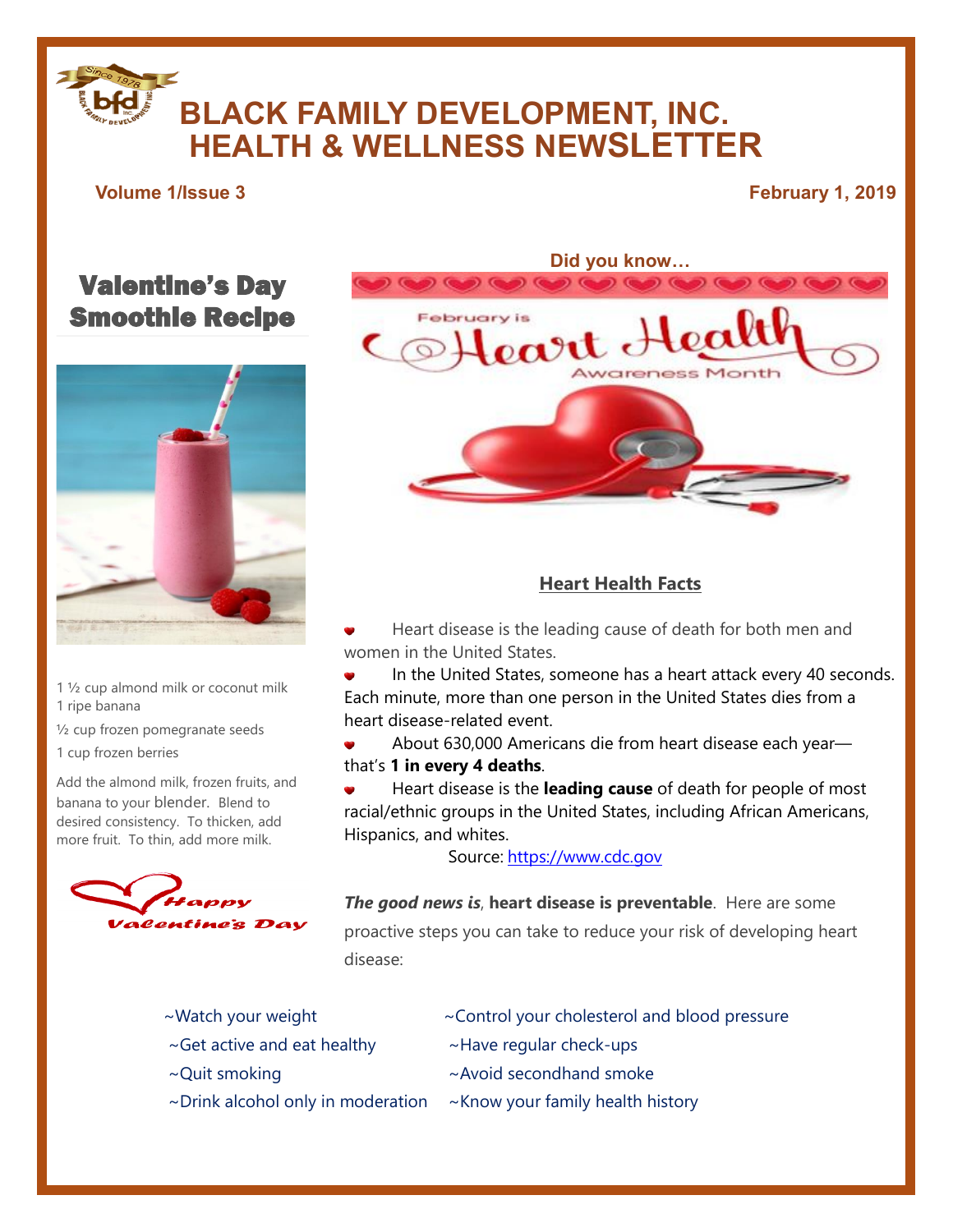The National Heart, Lung, and Blood Institute (NHLBI) provides a wealth of resources to promote heart health. Please visit [www.nhlbi.nih.gov/heartmonth](http://www.nhlbi.nih.gov/heartmonth) for more information.

# HEALTH & WELLNESS

**NUTRITTON** 

**FACTS!!** 



# **Fast Facts on Drinking Water**

- Adult humans are 60 percent water, and our blood is 90 percent water.
- There is no universally agreed quantity of water that must be consumed daily.
- However, according to Dick Gregory, health guru and founder of Health Enterprises, Inc., you should be consuming **Spring Water** in the amount of  $\frac{1}{2}$ of your body weight in ounces. Ex. A person weighing 150 lbs. should consume 75 oz. a day of **Spring Water**.
- Water is essential for the kidneys and other bodily functions.
- When dehydrated, the skin can become more vulnerable to skin disorders and wrinkling.
- Drinking water instead of soda can help with weight loss.

Resource: <https://www.medicalnewstoday.com/articles/290814.php>

Dick Gregory on Drinking Water - YouTube

<https://www.youtube.com/watch?v=qf8bBgWKugw>